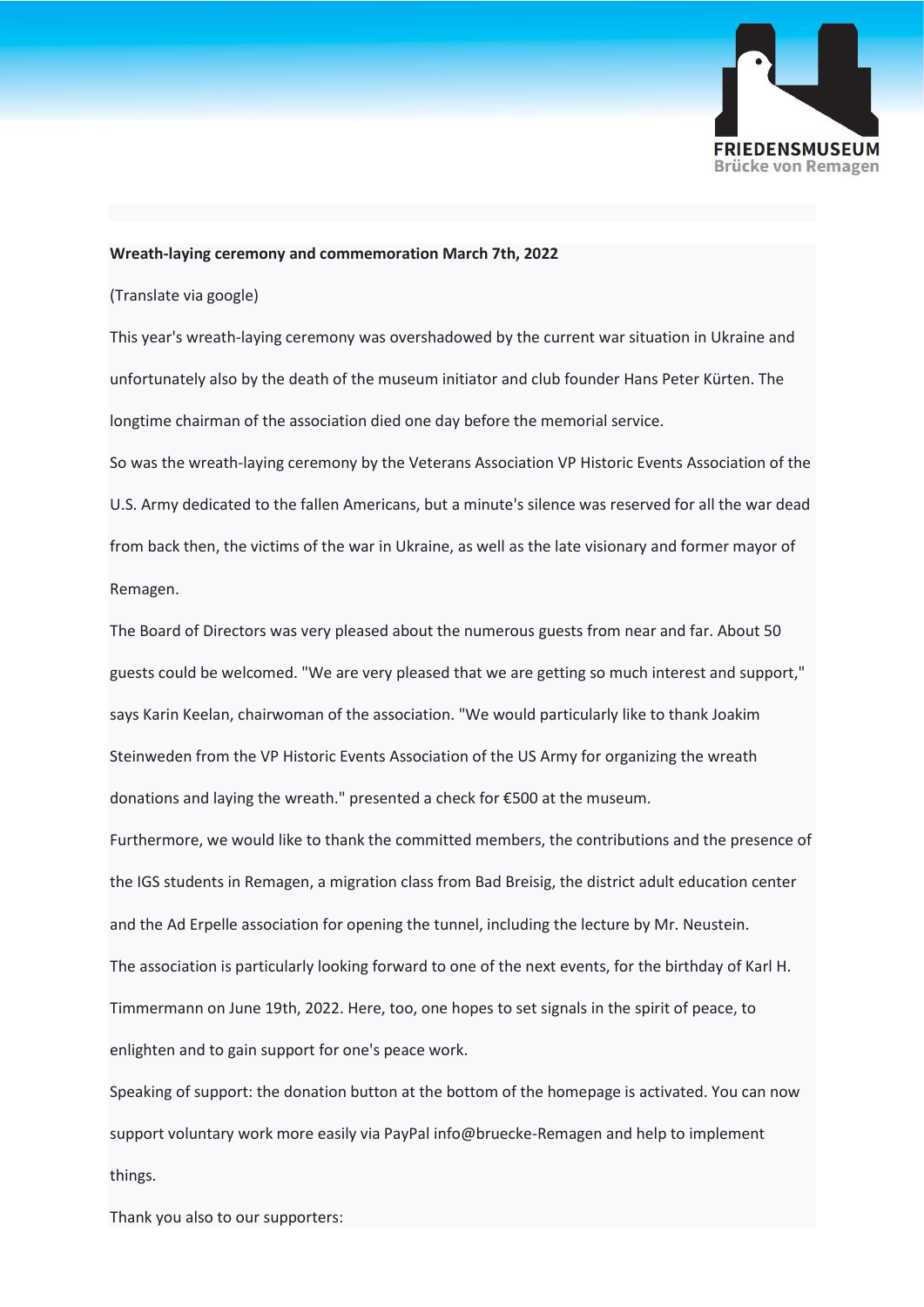- CSC Copyshop for the precise implementation of the Ukraine flag

- Building yard and city of Remagen for cleaning and flags
- Caretaker Patrick and Brice and reinforcements for the preparation
- Kevin Wassong for providing the mic
- Guide Oliver for the spontaneous care of the guests
- Checkout team for support
- Flower Paradise Remagen Bakery Müller
- The present press

Without all of you, the work around the museum is impossible.

Remagen 9.3.22 The board